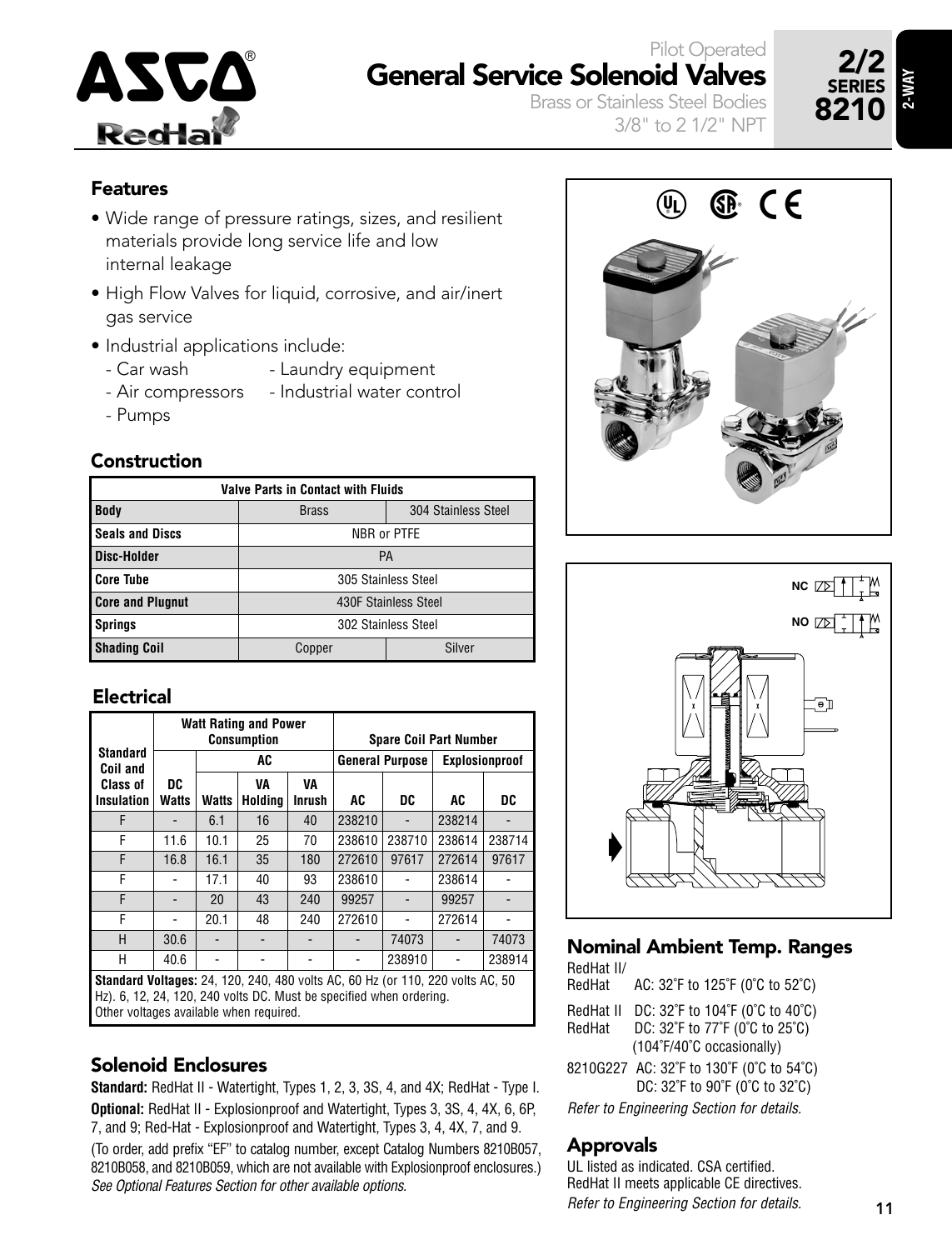

### Specifications (English units)

|                |                                       | <b>Operating Pressure Differential (psi)</b> |                |                                             |                                 | <b>Max. Fluid</b>                                                                     |                             |                          |                               |                                 |                          | <b>Watt Rating/</b><br><b>Class of Coil</b>                                         |                  |                          |                                                     |                                 |                                       |                          |                             |
|----------------|---------------------------------------|----------------------------------------------|----------------|---------------------------------------------|---------------------------------|---------------------------------------------------------------------------------------|-----------------------------|--------------------------|-------------------------------|---------------------------------|--------------------------|-------------------------------------------------------------------------------------|------------------|--------------------------|-----------------------------------------------------|---------------------------------|---------------------------------------|--------------------------|-----------------------------|
| Pipe           | Orifice                               | Cv                                           |                |                                             | Max. AC                         |                                                                                       |                             | Max. DC                  |                               |                                 | Temp. <sup>*</sup> F     | <b>Brass Body</b>                                                                   |                  |                          |                                                     | <b>Stainless Steel Body</b>     |                                       |                          | Insulation $\oslash$        |
| Size<br>(ins.) | Size<br>(ins.)                        | <b>Flow</b><br>Factor                        | Min.           | Air-Inert<br>Gas                            | Water                           | Liaht Oil @<br><b>300 SSU</b>                                                         | Air-Inert<br>Gas            | Water                    | Light Oil @<br><b>300 SSU</b> | AC                              | DC                       | Catalog<br>Number                                                                   | Const.<br>Ref. 4 | UL 5<br>Listing          | Catalog<br>Number                                   | Const.<br>Ref. 4                | UL 5<br>Listing                       | AC                       | DC                          |
|                |                                       |                                              |                | NORMALLY CLOSED (Closed when de-energized), |                                 | <b>NBR or PTFE 2 Seating</b>                                                          |                             |                          |                               |                                 |                          |                                                                                     |                  |                          |                                                     |                                 |                                       |                          |                             |
| 3/8            | 3/8                                   | 1.5                                          | $^{\circ}$     | 150                                         | 125                             |                                                                                       | 40                          | 40                       | $\overline{\phantom{a}}$      | 180                             | 150                      | 8210G073 3                                                                          | 1P               | $\bullet$                | 8210G036 3                                          | 1P                              | $\bullet$                             | 6.1/F                    | 11.6/F                      |
| 3/8            | 5/8                                   | 3                                            | 0              | 150                                         | 150                             | $\bar{a}$                                                                             | 40                          | 40                       | $\sim$                        | 180                             | 150                      | 8210G093                                                                            | 5D               | $\circ$                  |                                                     | ÷,                              | J.                                    | 10.1/F                   | 11.6/F                      |
| 3/8            | 5/8                                   | $\overline{3}$                               | $\overline{5}$ | 200                                         | 150                             | 135                                                                                   | 125                         | 100                      | 100                           | 180                             | 150                      | 8210G001                                                                            | 6D               | $\circ$                  | $\blacksquare$                                      | ä,                              | $\overline{\phantom{a}}$              | 6.1/F                    | 11.6/F                      |
| 3/8            | 5/8                                   | 3                                            | 5              | 300                                         | 300                             | 300                                                                                   | ÷,                          | i,                       | $\overline{\phantom{a}}$      | 175                             | $\overline{\phantom{a}}$ | 8210G006                                                                            | 5D               | $\circ$                  | i,                                                  | ÷,                              | $\overline{\phantom{a}}$              | 17.1/F                   | $\overline{\phantom{a}}$    |
| 1/2            | 7/16                                  | 2.2                                          | $^{\circ}$     | 150                                         | 125                             | ÷,                                                                                    | 40                          | 40                       | ä,                            | 180                             | 150                      | 8210G015 3                                                                          | 2P               | $\bullet$                | 8210G037 3                                          | 2P                              | $\bullet$                             | 6.1/F                    | 11.6/F                      |
| 1/2            | 5/8                                   | $\sqrt{4}$                                   | 0              | 150                                         | 150                             | ÷,                                                                                    | 40                          | 40                       | $\blacksquare$                | 180                             | 150                      | 8210G094                                                                            | 5D<br>÷,         | $\circ$                  |                                                     | ×,                              | ÷,                                    | 10.1/F                   | 11.6/F                      |
| 1/2<br>1/2     | 5/8<br>5/8                            | $\overline{4}$<br>$\overline{4}$             | $\pmb{0}$<br>5 | 150<br>200                                  | 150<br>150                      | 125<br>135                                                                            | 40<br>125                   | 40<br>100                | ÷,<br>100                     | 175<br>180                      | 150<br>150               | 8210G002                                                                            | 6D               | ÷,<br>$\circ$            | 8210G087                                            | 7D<br>$\overline{\phantom{a}}$  | $\bullet$<br>$\overline{\phantom{a}}$ | 17.1/F<br>6.1/F          | 11.6/F<br>11.6/F            |
| 1/2            | 5/8                                   | $\overline{4}$                               | 5              | 300                                         | 300                             | 300                                                                                   | $\mathcal{L}_{\mathcal{A}}$ | $\overline{\phantom{a}}$ | $\overline{\phantom{a}}$      | 175                             | $\overline{\phantom{a}}$ | 8210G007                                                                            | 5D               | $\circ$                  | $\overline{\phantom{a}}$<br>÷,                      | $\overline{\phantom{a}}$        | $\overline{\phantom{a}}$              | 17.1/F                   | $\mathcal{L}_{\mathcal{A}}$ |
| 1/2            | 3/4                                   | $\overline{4}$                               | 5              | $\blacksquare$                              | 300                             | ÷,                                                                                    | $\overline{\phantom{a}}$    | 300                      | $\overline{\phantom{a}}$      | 130                             | 90                       | 8210G227                                                                            | 5D               | $\sigma$ t               | i,                                                  | $\overline{\phantom{a}}$        | $\overline{\phantom{a}}$              | 17.1/F                   | 40.6/H                      |
| 3/4            | 5/8                                   | 4.5                                          | 0              | 150                                         | 150                             | 125                                                                                   | 40                          | 40                       | ä,                            | 175                             | 150                      |                                                                                     | ÷,               | ÷,                       | 8210G088                                            | 7D                              | $\bullet$                             | 17.1/F                   | 11.6/F                      |
| 3/4            | 3/4                                   | 5                                            | 5              | 125                                         | 125                             | 125                                                                                   | 100                         | 90                       | 75                            | 180                             | 150                      | 8210G009                                                                            | 9D               | $\circ$                  | $\overline{\phantom{a}}$                            | $\blacksquare$                  | $\overline{\phantom{a}}$              | 6.1/F                    | 11.6/F                      |
| 3/4            | 3/4                                   | 5                                            | 0              | 150                                         | 150                             | $\blacksquare$                                                                        | 40                          | 40                       | $\blacksquare$                | 180                             | 150                      | 8210G095                                                                            | 8D               | $\circ$                  | ÷,                                                  | $\overline{\phantom{a}}$        | ÷,                                    | 10.1/F                   | 11.6/F                      |
| 3/4            | 3/4                                   | 6.5                                          | 5              | 250                                         | 150                             | 100                                                                                   | 125                         | 125                      | 125                           | 180                             | 150                      | 8210G003                                                                            | 11D              | $\circ$                  | $\overline{\phantom{a}}$                            | $\overline{\phantom{a}}$        | $\blacksquare$                        | 6.1/F                    | 11.6/F                      |
| 3/4            | 3/4                                   | 6                                            | 0              | ÷,                                          | $\overline{\phantom{a}}$        | $\overline{\phantom{a}}$                                                              | 200                         | 180                      | 180                           | $\overline{\phantom{a}}$        | 77                       | 8210B026 2 ‡                                                                        | 10P              | ÷,                       | ÷,                                                  | $\overline{\phantom{a}}$        | ÷,                                    | ÷,                       | 30.6/H                      |
| 3/4            | 3/4                                   | 6                                            | $\overline{0}$ | 350                                         | 300                             | 200                                                                                   | ä,                          | ÷.                       | ä,                            | 200                             | ÷,                       | 8210G026 2 ±                                                                        | 40P              | $\bullet$                | L,                                                  | $\blacksquare$                  | $\Box$                                | 16.1F                    | $\overline{\phantom{a}}$    |
| 1              | $\mathbf{1}$                          | 13                                           | $\mathbf{0}$   | $\overline{\phantom{a}}$                    | $\overline{\phantom{a}}$        | $\overline{\phantom{a}}$                                                              | 100                         | 100                      | 80                            | $\overline{\phantom{a}}$        | 77                       | 8210B054 ±                                                                          | 31D              | $\overline{\phantom{a}}$ | 8210D089                                            | 15D                             | ÷,                                    | $\overline{\phantom{a}}$ | 30.6/H                      |
| 1              | $\mathbf{1}$                          | 13                                           | 0              | 150                                         | 125                             | 125                                                                                   | $\overline{\phantom{a}}$    | ä,                       | $\overline{\phantom{a}}$      | 180                             | $\overline{\phantom{a}}$ | 8210G054                                                                            | 41D              | $\bullet$                | 8210G089                                            | 45D                             | $\bullet$                             | 16.1/F                   | $\sim$                      |
| 1              | $\mathbf{1}$                          | 13                                           | $\overline{5}$ | 150                                         | 150                             | 100                                                                                   | 125                         | 125                      | 125                           | 180                             | 150                      | 8210G004                                                                            | 12D              | $\circ$                  | ä,                                                  | $\overline{\phantom{a}}$        | ÷,                                    | 6.1/F                    | 11.6/F                      |
| 1              | $\mathbf{1}$                          | 13.5                                         | 0              | 300                                         | 225                             | 115                                                                                   | $\sim$                      | $\sim$                   | $\overline{\phantom{a}}$      | 200                             | $\overline{\phantom{a}}$ | 8210G027 ±                                                                          | 42P              | $\bullet$                | $\overline{\phantom{a}}$                            | $\overline{\phantom{a}}$        | $\overline{\phantom{a}}$              | 20.1/F                   | $\mathcal{L}_{\mathcal{A}}$ |
| $\mathbf{1}$   | 1                                     | 13.5                                         | 10             | 300                                         | 300                             | 300                                                                                   | $\overline{\phantom{a}}$    | $\overline{\phantom{a}}$ | $\overline{\phantom{a}}$      | 175                             | $\overline{\phantom{a}}$ | 8210G078 2                                                                          | 13P              | ÷,                       | ÷,                                                  | $\overline{\phantom{a}}$        | $\overline{\phantom{a}}$              | 17.1/F                   | $\mathcal{L}_{\mathcal{A}}$ |
| 11/4           | 11/8                                  | 15                                           | 0              | $\blacksquare$                              | $\sim$                          | $\overline{\phantom{a}}$                                                              | 100                         | 100                      | 80                            | $\overline{\phantom{a}}$        | 77                       | 8210B055 ‡                                                                          | 32D              | ×,                       | $\overline{\phantom{a}}$                            | $\overline{\phantom{a}}$        | $\overline{\phantom{a}}$              | ÷.                       | 30.6/H                      |
| 11/4           | 11/8                                  | 15                                           | 0              | 150                                         | 125                             | 125                                                                                   | $\sim$                      | ÷,                       | $\sim$                        | 180                             | $\bar{z}$                | 8210G055                                                                            | 43D              | $\bullet$                | J.                                                  | $\overline{\phantom{a}}$        | $\bar{z}$                             | 16.1/F                   | $\sim$                      |
| 11/4           | 11/8                                  | 15                                           | 5              | 150                                         | 150                             | 100                                                                                   | 125                         | 125                      | 125                           | 180                             | 150                      | 8210G008                                                                            | 16D              | $\circ$                  | $\overline{\phantom{a}}$                            | $\blacksquare$                  | $\blacksquare$                        | 6.1/F                    | 11.6/F                      |
| 11/2           | 11/4                                  | 22.5                                         | 0              | $\overline{\phantom{a}}$                    | $\blacksquare$                  | $\overline{\phantom{a}}$                                                              | 100                         | 100                      | 80                            | $\blacksquare$                  | 77                       | 8210B056 ‡                                                                          | 33D              | ÷                        | ä,                                                  | $\frac{1}{2}$                   | $\overline{\phantom{a}}$              | ÷,                       | 30.6/H                      |
| 11/2           | 11/4                                  | 22.5                                         | 0              | 150                                         | 125                             | 125                                                                                   | ÷,                          | Ĭ.                       | ÷,                            | 180                             | $\overline{\phantom{a}}$ | 8210G056                                                                            | 44D              | $\bullet$                | ÷,                                                  | ä,                              | ä,                                    | 16.1/F                   |                             |
| 11/2           | 11/4                                  | 22.5                                         | 5              | 150                                         | 150                             | 100                                                                                   | 125                         | 125                      | 125                           | 180                             | 150                      | 8210G022                                                                            | 18D              | $\bullet$                | ä,                                                  | ÷,                              | ÷,                                    | 6.1/F                    | 11.6/F                      |
| $\overline{2}$ | 13/4                                  | 43                                           | 5              | 150                                         | 125                             | 90                                                                                    | 50                          | 50                       | 50                            | 180                             | 150                      | 8210G100                                                                            | 20P              | $\bullet$                | ÷,                                                  | ÷,                              | ÷,                                    | 6.1/F                    | 11.6/F                      |
| 21/2           | 13/4                                  | 45                                           | 5              | 150                                         | 125                             | 90                                                                                    | 50                          | 50                       | 50                            | 180                             | 150                      | 8210G101                                                                            | 21P              | $\bullet$                | $\overline{\phantom{a}}$                            | ÷,                              | ÷,                                    | 6.1/F                    | 11.6/F                      |
|                |                                       |                                              |                |                                             |                                 | NORMALLY OPEN (Open when de-energized), NBR Seating (PA Disc-Holder, except as noted) |                             |                          |                               |                                 |                          |                                                                                     |                  |                          |                                                     |                                 |                                       |                          |                             |
| 3/8            | 5/8                                   | 3                                            | 0              | 150                                         | 150                             | 125                                                                                   | 125                         | 125                      | 80                            | 180                             | 150                      | 8210G033                                                                            | 23D              |                          | $\overline{\phantom{a}}$                            | $\overline{\phantom{a}}$        | $\overline{\phantom{a}}$              | 10.1/F                   | 11.6/F                      |
| 3/8            | 5/8                                   | 3                                            | $\overline{5}$ | 250                                         | 200                             | 200                                                                                   | 250                         | 200                      | 200                           | 180                             | 180                      | 8210G011 ® ®                                                                        | 39D              | $\bullet$                | ä,                                                  | ä,                              | ÷,                                    | 10.1/F                   | 11.6/F                      |
| 1/2            | 5/8                                   | $\overline{4}$                               | 0              | 150                                         | 150                             | 125                                                                                   | 125                         | 125                      | 80                            | 180                             | 150                      | 8210G034                                                                            | 23D              | $\bullet$                | i,                                                  | $\overline{\phantom{a}}$        | $\overline{\phantom{a}}$              | 10.1/F                   | 11.6/F                      |
| 1/2            | 5/8                                   | 3                                            | 0              | 150                                         | 150                             | 100                                                                                   | 125                         | 125                      | 80                            | 180                             | 150                      | ×,                                                                                  | ÷,               | $\overline{\phantom{a}}$ | 8210G030                                            | 37D                             | $\bullet$                             | 10.1/F                   | 11.6/F                      |
| 1/2            | 5/8                                   | $\overline{4}$                               | 5              | 250                                         | 200                             | 200                                                                                   | 250                         | 200                      | 200                           | 180                             | 180                      | 8210G012 <sup>®</sup>                                                               | 39D              | $\bullet$                | $\Box$                                              | $\blacksquare$                  | $\overline{\phantom{a}}$              | 10.1/F                   | 11.6/F                      |
| 3/4            | 3/4                                   | 5.5                                          | 0              | 150                                         | 150                             | 125                                                                                   | 125                         | 125                      | 80                            | 180                             | 150                      | 8210G035                                                                            | 25D<br>ä,        | $\bullet$<br>÷,          | ä,                                                  | $\overline{\phantom{a}}$        | $\overline{\phantom{a}}$              | 10.1/F                   | 11.6/F                      |
| 3/4<br>3/4     | 5/8<br>3/4                            | 3<br>6.5                                     | 0<br>5         | 150<br>$\overline{\phantom{a}}$             | 150<br>$\overline{\phantom{a}}$ | 100                                                                                   | 125<br>250                  | 125<br>200               | 80<br>200                     | 180                             | 150<br>180               | 8210C013                                                                            | 24D              |                          | 8210G038<br>$\overline{\phantom{a}}$                | 38D<br>$\overline{\phantom{a}}$ | $\bullet$                             | 10.1/F<br>$\sim$         | 11.6/F<br>16.8/F            |
| 3/4            | 3/4                                   | 6.5                                          | 5              | 250                                         | 200                             | $\overline{\phantom{a}}$<br>200                                                       | $\overline{\phantom{a}}$    | ÷,                       | $\overline{\phantom{a}}$      | $\overline{\phantom{a}}$<br>180 | $\overline{\phantom{a}}$ | 8210G013                                                                            | 46D              | $\bullet$<br>$\bullet$   | $\overline{\phantom{a}}$                            | $\overline{\phantom{a}}$        | ÷<br>$\overline{\phantom{a}}$         | 16.1/F                   | $\mathcal{L}_{\mathcal{A}}$ |
| $\mathbf{1}$   | $\mathbf{1}$                          | 13                                           | $\pmb{0}$      | 125                                         | 125                             | 125                                                                                   | $\overline{\phantom{a}}$    | $\overline{\phantom{a}}$ | $\overline{\phantom{a}}$      | 180                             | $\overline{\phantom{a}}$ | 8210B057 6 ft                                                                       | 34D              | $\bullet$                | ä,                                                  | $\overline{\phantom{a}}$        | ÷,                                    | 20/F                     | $\mathcal{L}_{\mathcal{A}}$ |
| 1              | 1                                     | 13                                           | $\overline{5}$ | $\Box$                                      | $\mathcal{L}_{\mathcal{A}}$     | $\overline{\phantom{a}}$                                                              | 125                         | 125                      | 125                           | $\overline{\phantom{a}}$        | 180                      | 8210D014                                                                            | 26D              | $\bullet$                | $\overline{\phantom{a}}$                            | $\overline{\phantom{a}}$        | $\overline{\phantom{a}}$              | $\overline{\phantom{a}}$ | 16.8/F                      |
| $\mathbf{1}$   | 1                                     | 13                                           | 5              | 150                                         | 150                             | 125                                                                                   | $\overline{\phantom{a}}$    | ÷,                       | $\overline{\phantom{a}}$      | 180                             | ×.                       | 8210G014                                                                            | 47D              | $\bullet$                | ÷,                                                  | ÷,                              | ÷,                                    | 16.1/F                   | $\overline{\phantom{a}}$    |
| 11/4           | 11/8                                  | 15                                           | $\overline{0}$ | 125                                         | 125                             | 125                                                                                   | ä,                          | ä,                       | $\overline{\phantom{a}}$      | 180                             | $\overline{\phantom{a}}$ | 8210B058 6 f0                                                                       | 35D              | $\bullet$                | ÷,                                                  | ä,                              | ×,                                    | 20/F                     | $\sim$                      |
| 11/4           | 11/8                                  | 15                                           | 5              |                                             | $\sim$                          | $\overline{\phantom{a}}$                                                              | 125                         | 125                      | 125                           | $\sim$                          | 180                      | 8210D018                                                                            | 28D              | $\bullet$                |                                                     | $\overline{\phantom{a}}$        |                                       |                          | 16.8/F                      |
| 11/4           | 11/8                                  | 15                                           | 5              | 150                                         | 150                             | 125                                                                                   | $\sim$                      | $\sim$                   | $\overline{\phantom{a}}$      | 180                             | $\overline{\phantom{a}}$ | 8210G018                                                                            | 48D              | $\bullet$                | $\overline{\phantom{a}}$                            | $\blacksquare$                  | $\omega$                              | 16.1/F                   | $\overline{\phantom{a}}$    |
| 11/2           | 11/4                                  | 22.5                                         | 0              | 125                                         | 125                             | 125                                                                                   | ÷,                          | ä,                       | $\overline{\phantom{a}}$      | 180                             | $\overline{\phantom{a}}$ | 8210B059 ® ®                                                                        | 36D              | $\bullet$                | $\overline{\phantom{a}}$                            | $\blacksquare$                  | ÷,                                    | 20/F                     |                             |
| 11/2           | 11/4                                  | 22.5                                         | 5              | $\overline{\phantom{a}}$                    | ×,                              | ÷,                                                                                    | 125                         | 125                      | 125                           |                                 | 180                      | 8210D032                                                                            | 29D              | $\bullet$                | ÷                                                   | $\frac{1}{2}$                   |                                       |                          | 16.8/F                      |
| 11/2           | 11/4                                  | 22.5                                         | 5              | 150                                         | 150                             | 125                                                                                   | Ĭ.                          |                          | ÷,                            | 180                             | ÷,                       | 8210G032                                                                            | 49D              | $\bullet$                | i,                                                  | $\blacksquare$                  | ÷,                                    | 16.1/F                   |                             |
| 2              | 13/4                                  | 43                                           | 5              | $\overline{\phantom{a}}$                    | ÷,                              | ÷,                                                                                    | 125                         | 125                      | 125                           | $\overline{\phantom{a}}$        | 150                      | 8210 103                                                                            | 30P              | $\bullet$                | $\overline{\phantom{a}}$                            | $\overline{\phantom{a}}$        | ÷,                                    |                          | 16.8/F                      |
| $\overline{2}$ | 13/4                                  | 43                                           | 5              | 125                                         | 125                             | 125                                                                                   | $\overline{\phantom{a}}$    | $\blacksquare$           | $\overline{\phantom{a}}$      | 180                             | $\overline{\phantom{a}}$ | 8210G103                                                                            | 50P              | $\bullet$                | $\overline{\phantom{a}}$                            | $\overline{\phantom{a}}$        | $\overline{\phantom{a}}$              | 16.1/F                   |                             |
| 21/2           | 13/4                                  | 45                                           | $\sqrt{5}$     | $\overline{\phantom{a}}$                    | $\overline{\phantom{a}}$        | $\overline{\phantom{a}}$                                                              | 125                         | 125                      | 125                           | $\overline{\phantom{a}}$        | 150                      | 8210 104                                                                            | 27P              | $\bullet$                | $\overline{\phantom{a}}$                            | $\overline{\phantom{a}}$        | $\overline{\phantom{a}}$              |                          | 16.8/F                      |
| 21/2           | 13/4                                  | 45                                           | 5              | 125                                         | 125                             | 125                                                                                   | $\overline{\phantom{a}}$    | ÷.                       | $\overline{\phantom{a}}$      | 180                             | $\overline{\phantom{a}}$ | 8210G104                                                                            | 51P              | $\bullet$                | $\overline{\phantom{a}}$                            |                                 |                                       | 16.1/F                   | $\sim$                      |
|                | 10 5 psi on Air; 1 psi on Water.      |                                              |                |                                             |                                 |                                                                                       |                             |                          |                               |                                 |                          | <sup>6</sup> Valves not available with Explosionproof enclosures.                   |                  |                          | + UL listed for fire protection systems per UL429A. |                                 |                                       |                          |                             |
|                | 2 Valve provided with PTFE main disc. |                                              |                |                                             |                                 |                                                                                       |                             |                          |                               |                                 |                          | $\oslash$ On 50 hertz service, the watt rating for the 6.1/F solenoid is 8.1 watts. |                  |                          |                                                     |                                 |                                       |                          |                             |

 $\circledast$  Valve includes Ultem (G.E. trademark) piston.

➃ Letter "D" denotes diaphragm construction; "P" denotes piston construction. ➈ No disc-holder. ➄ ❍ Safety Shutoff Valve; ● General Purpose Valve. ➉ Stainless steel disc-holder. Refer to Engineering Section (Approvals) for details. ‡ Must have solenoid mounted vertical and upright.

**◯ On 50 hertz service, the watt rating for the 6.1/F solenoid is 8.1 watts. ◎ AC** construction also has PA seating.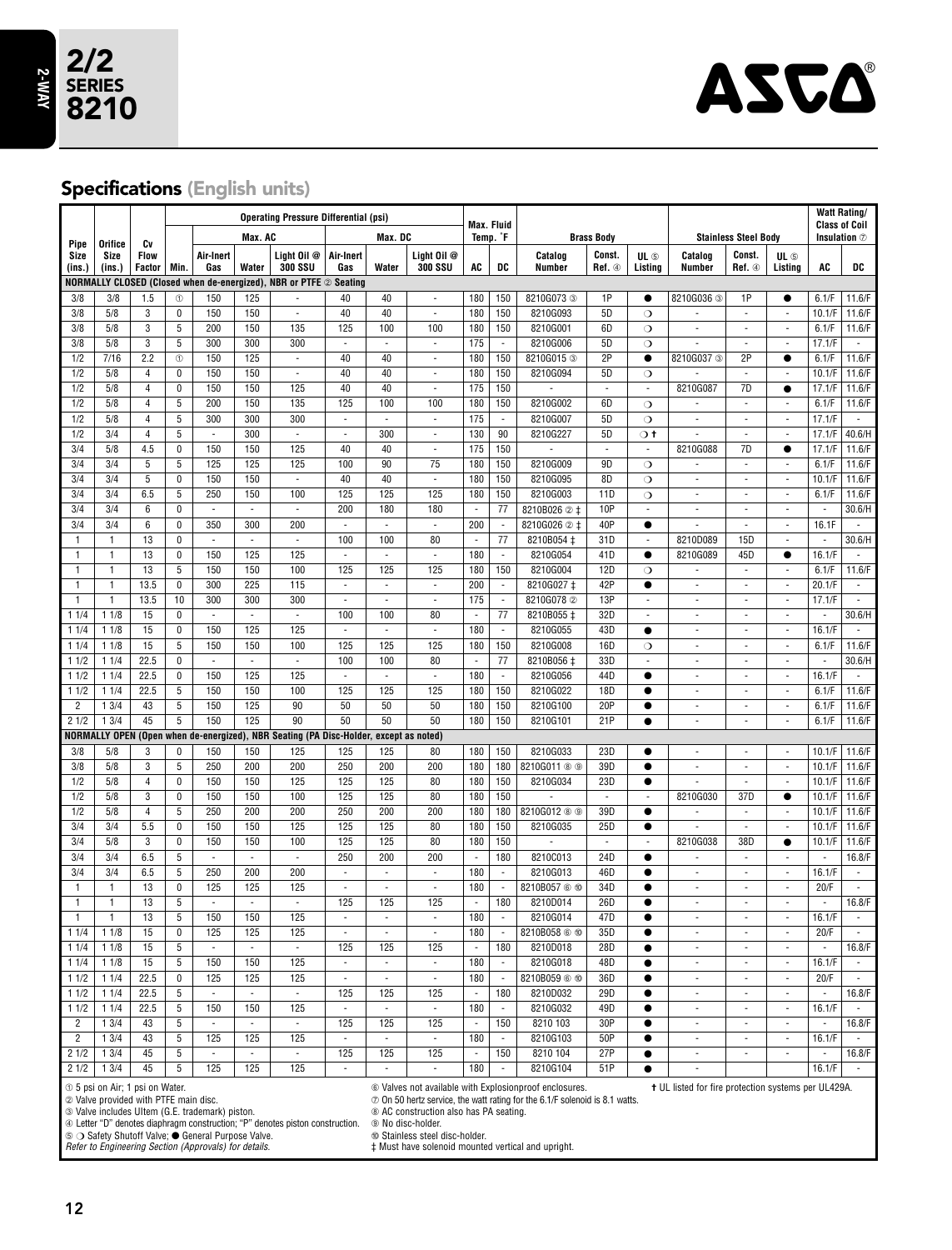

#### **Specifications (Metric units)**

|                   |                 |                                                       |                            | <b>Operating Pressure Differential (bar)</b>       |                          |                                                                               | Max.                     |                              |                                           |                                |                                        |                                                                              |                             | <b>Watt Rating/</b>                 |                                                     |                                                      |                                                      |                                   |                                    |
|-------------------|-----------------|-------------------------------------------------------|----------------------------|----------------------------------------------------|--------------------------|-------------------------------------------------------------------------------|--------------------------|------------------------------|-------------------------------------------|--------------------------------|----------------------------------------|------------------------------------------------------------------------------|-----------------------------|-------------------------------------|-----------------------------------------------------|------------------------------------------------------|------------------------------------------------------|-----------------------------------|------------------------------------|
|                   |                 |                                                       |                            |                                                    | Max. AC                  |                                                                               |                          | Max. DC                      |                                           |                                | Fluid<br>Temp. °C<br><b>Brass Body</b> |                                                                              |                             | <b>Stainless Steel Body</b>         |                                                     |                                                      | <b>Class of Coil</b><br>Insulation $\oslash$         |                                   |                                    |
| Pipe<br>Size      | Orifice<br>Size | <b>Kv Flow</b><br>Factor                              |                            | Air-Inert                                          |                          | Light Oil @                                                                   | Air-Inert                |                              | Light Oil @                               |                                |                                        | Catalog                                                                      | Const.                      | UL 5                                | Catalog                                             | Const.                                               | UL ®                                                 |                                   |                                    |
| (ins.)            | (mm)            | (m3/h)                                                | Min.                       | Gas                                                | Water                    | <b>300 SSU</b>                                                                | Gas                      | Water                        | <b>300 SSU</b>                            | AC                             | DC                                     | Number                                                                       | Ref. 4                      | Listing                             | Number                                              | Ref. 4                                               | Listing                                              | AC                                | DC                                 |
|                   |                 |                                                       |                            |                                                    |                          | NORMALLY CLOSED (Closed when de-energized), NBR or PTFE 2 Seating             |                          |                              |                                           |                                |                                        |                                                                              |                             |                                     |                                                     |                                                      |                                                      |                                   |                                    |
| 3/8<br>3/8        | 10<br>16        | 1.3<br>2.6                                            | $^{\circ}$<br>$\mathbf{0}$ | 10<br>10                                           | 9<br>10                  | ÷,                                                                            | 3<br>3                   | 3<br>3                       | $\overline{\phantom{a}}$<br>×,            | 82<br>82                       | 65<br>65                               | 8210G073 3<br>8210G093                                                       | 1P<br>5D                    | $\bullet$                           | 8210G036 3                                          | 1P<br>$\overline{\phantom{a}}$                       | $\bullet$<br>×,                                      | 6.1/F<br>10.1/F                   | 11.6/F<br>11.6/F                   |
| 3/8               | 16              | 2.6                                                   | 0.3                        | 14                                                 | 10                       | 9                                                                             | 9                        | $\overline{7}$               | 7                                         | 82                             | 65                                     | 8210G001                                                                     | 6D                          | $\circ$<br>$\circ$                  | ×,                                                  | ÷,                                                   | $\overline{\phantom{a}}$                             | 6.1/F                             | 11.6/F                             |
| 3/8               | 16              | 2.6                                                   | 0.3                        | 21                                                 | 21                       | 21                                                                            | ÷,                       | ÷,                           | ×,                                        | 79                             | ÷,                                     | 8210G006                                                                     | 5 <sub>D</sub>              | $\circ$                             |                                                     | ÷,                                                   | ä,                                                   | 17.1/F                            | $\overline{\phantom{a}}$           |
| 1/2               | 11              | 1.9                                                   | $^{\circ}$                 | 10                                                 | $\overline{9}$           | $\overline{\phantom{a}}$                                                      | 3                        | 3                            | $\overline{\phantom{a}}$                  | 82                             | 65                                     | 8210G015 3                                                                   | 2P                          | $\bullet$                           | 8210G037 3                                          | 2P                                                   | $\bullet$                                            | 6.1/F                             | 11.6/F                             |
| 1/2               | 16              | 3.4                                                   | $\mathbf{0}$               | 10                                                 | 10                       | ٠                                                                             | 3                        | 3                            | $\overline{\phantom{a}}$                  | 82                             | 65                                     | 8210G094                                                                     | 5D                          | $\circ$                             |                                                     | $\overline{\phantom{a}}$                             | $\blacksquare$                                       | 10.1/F                            | 11.6/F                             |
| 1/2               | 16              | 3.4                                                   | $\pmb{0}$                  | 10                                                 | 10                       | 9                                                                             | 3                        | 3                            | ×,                                        | 79                             | 65                                     |                                                                              | ä,                          | $\overline{\phantom{a}}$            | 8210G087                                            | 7D                                                   | $\bullet$                                            | 17.1/F                            | 11.6/F                             |
| 1/2               | 16              | 3.4                                                   | 0.3                        | 14                                                 | 10                       | 9                                                                             | 9                        | 7                            | $\overline{7}$                            | 82                             | 65                                     | 8210G002                                                                     | 6D                          | $\circ$                             | $\overline{\phantom{a}}$                            | $\omega$                                             | $\overline{\phantom{a}}$                             | 6.1/F                             | 11.6/F                             |
| 1/2               | 16              | 3.4                                                   | 0.3                        | 21                                                 | 21                       | 21                                                                            | $\overline{\phantom{a}}$ | $\blacksquare$               | $\overline{\phantom{a}}$                  | 79                             | $\overline{\phantom{a}}$               | 8210G007                                                                     | 5D                          | $\circ$                             | $\overline{\phantom{a}}$                            | $\sim$                                               | $\overline{\phantom{a}}$                             | 17.1/F                            | $\sim$                             |
| 1/2               | 19              | 3.4                                                   | 0.3                        | $\blacksquare$                                     | 21                       | $\blacksquare$                                                                | ÷,                       | 21                           | $\blacksquare$                            | 54                             | 32                                     | 8210G227                                                                     | 5D                          | $\circ$ t                           | ä,                                                  | $\overline{\phantom{a}}$                             | ä,                                                   | 17.1/F                            | 40.6H                              |
| 3/4               | 16              | 3.9                                                   | $\pmb{0}$                  | 10                                                 | 10                       | 9                                                                             | 3                        | 3                            | $\blacksquare$                            | 79                             | 65                                     |                                                                              | $\overline{\phantom{a}}$    | $\overline{\phantom{a}}$            | 8210G088                                            | 7D                                                   | $\bullet$                                            | 17.1/F                            | 11.6/F                             |
| 3/4               | 19              | 4.3                                                   | 0.3                        | 9                                                  | $\overline{9}$           | 9                                                                             | $\overline{7}$           | 6                            | 5                                         | 82                             | 65                                     | 8210G009                                                                     | 9D                          | $\circ$                             | ×,                                                  | $\overline{\phantom{a}}$                             | $\overline{\phantom{a}}$                             | 6.1/F                             | 11.6/F                             |
| 3/4<br>3/4        | 19<br>19        | 4.3<br>5.6                                            | $\mathbf{0}$               | 10<br>17                                           | 10<br>10                 | ÷,<br>$\overline{7}$                                                          | 3<br>9                   | 3<br>9                       | ÷,<br>9                                   | 82<br>82                       | 65                                     | 8210G095                                                                     | 8D<br>11D                   | $\circ$                             | $\overline{\phantom{a}}$<br>÷,                      | $\sim$                                               | $\overline{\phantom{a}}$                             | 10.1/F                            | 11.6/F                             |
| 3/4               | 19              | 5.1                                                   | 0.3<br>$\mathbf{0}$        | $\overline{\phantom{a}}$                           | $\overline{\phantom{a}}$ | ÷,                                                                            | 14                       | 12                           | 12                                        | ä,                             | 65<br>25                               | 8210G003<br>8210B026 2 ‡                                                     | 10P                         | $\circ$<br>$\overline{\phantom{a}}$ | ÷,                                                  | $\overline{\phantom{a}}$<br>$\overline{\phantom{a}}$ | $\overline{\phantom{a}}$<br>$\overline{\phantom{a}}$ | 6.1/F<br>$\overline{\phantom{a}}$ | 11.6/F<br>30.6/H                   |
| 3/4               | 19              | 5.1                                                   | 0                          | 24                                                 | 21                       | 14                                                                            | ä,                       | ×,                           | ä,                                        | 93                             | $\overline{\phantom{a}}$               | 8210G026 2 ±                                                                 | 40P                         | $\bullet$                           | ä,                                                  | ×.                                                   | $\blacksquare$                                       | 16.1F                             | $\mathcal{L}$                      |
| $\mathbf{1}$      | 25              | 11                                                    | 0                          | ×,                                                 | ×,                       | ä,                                                                            | 7                        | 7                            | 6                                         | ×.                             | 25                                     | 8210B054 ‡                                                                   | 31D                         | $\overline{\phantom{a}}$            | 8210D089                                            | 15D                                                  | $\overline{\phantom{a}}$                             | ÷.                                | 30.6/H                             |
| 1                 | 25              | 11                                                    | 0                          | 10                                                 | 9                        | 9                                                                             | ä,                       | ×,                           | ä,                                        | 82                             | $\blacksquare$                         | 8210G054                                                                     | 41D                         | $\bullet$                           | 8210G089                                            | 45D                                                  | $\bullet$                                            | 16.1/F                            |                                    |
| 1                 | 25              | 11                                                    | 0.3                        | 10                                                 | 10                       | $\overline{7}$                                                                | 9                        | 9                            | 9                                         | 82                             | 65                                     | 8210G004                                                                     | 12D                         | $\circ$                             |                                                     | $\sim$                                               | $\overline{\phantom{a}}$                             | 6.1/F                             | 11.6/F                             |
| 1                 | 25              | 11.5                                                  | $\mathbf{0}$               | 21                                                 | 16                       | 8                                                                             | ÷,                       | ×,                           | ä,                                        | 93                             | $\blacksquare$                         | 8210G027 ±                                                                   | 42P                         | $\bullet$                           | ÷,                                                  | ×.                                                   | ä,                                                   | 20.1/F                            | $\bar{a}$                          |
| 1                 | 25              | 11.5                                                  | 0.7                        | 21                                                 | 21                       | 21                                                                            | ä,                       | ×,                           | ×,                                        | 79                             | $\overline{\phantom{a}}$               | 8210G078 2                                                                   | 13P                         | ×.                                  | ÷,                                                  | ×.                                                   | $\overline{\phantom{a}}$                             | 17.1/F                            | $\bar{a}$                          |
| 11/4              | 29              | 13                                                    | 0                          | ×,                                                 | l,                       | ä,                                                                            | $\overline{7}$           | $\overline{7}$               | 6                                         | ×,                             | 25                                     | 8210B055 ±                                                                   | 32D                         | ×,                                  |                                                     | $\overline{\phantom{a}}$                             | $\overline{\phantom{a}}$                             |                                   | 30.6/H                             |
| 11/4              | 29              | 13                                                    | 0                          | 10                                                 | 9                        | 9                                                                             | ÷,                       |                              |                                           | 82                             | $\blacksquare$                         | 8210G055                                                                     | 43D                         | $\bullet$                           |                                                     |                                                      | $\overline{\phantom{a}}$                             | 16.1/F                            |                                    |
| 11/4              | 29              | 13                                                    | 0.3                        | 10                                                 | 10                       | $\overline{7}$                                                                | 9                        | 9                            | 9                                         | 82                             | 65                                     | 8210G008                                                                     | 16D                         | $\circ$                             | ÷,                                                  | ÷,                                                   | $\overline{\phantom{a}}$                             | 6.1/F                             | 11.6/F                             |
| 11/2              | 32              | 19.5                                                  | $\mathbf{0}$               | ä,                                                 | ÷,                       | ÷,                                                                            | 7                        | $\overline{7}$               | 6                                         | ä,                             | 25                                     | 8210B056 ‡                                                                   | 33D                         | $\overline{\phantom{a}}$            | $\overline{\phantom{a}}$                            | $\overline{\phantom{a}}$                             | $\overline{\phantom{a}}$                             | ×,                                | 30.6/H                             |
| 11/2              | 32              | 19.5                                                  | $\mathbf{0}$               | 10                                                 | $\overline{9}$           | $\overline{9}$                                                                | ÷,                       | $\overline{\phantom{a}}$     | ×,                                        | 82                             | $\overline{\phantom{a}}$               | 8210G056                                                                     | 44D                         | $\bullet$                           | $\overline{\phantom{a}}$                            | $\overline{\phantom{a}}$                             | $\overline{\phantom{a}}$                             | 16.1/F                            |                                    |
| 11/2              | 32              | 19.5                                                  | 0.3                        | 10                                                 | 10                       | 7                                                                             | 9                        | 9                            | 9                                         | 82                             | 65                                     | 8210G022                                                                     | 18D                         | $\bullet$                           | ÷,                                                  | $\overline{\phantom{a}}$                             | $\overline{\phantom{a}}$                             | 6.1/F                             | 11.6/F                             |
| 2<br>21/2         | 44<br>44        | 37<br>39                                              | 0.3<br>0.3                 | 10<br>10                                           | 9<br>$\overline{9}$      | 6<br>6                                                                        | 3<br>$\overline{3}$      | 3<br>3                       | 3<br>$\overline{3}$                       | 82<br>82                       | 65<br>65                               | 8210G100<br>8210G101                                                         | 20P<br>21P                  | $\bullet$<br>$\bullet$              | $\overline{\phantom{a}}$<br>÷,                      | $\overline{\phantom{a}}$<br>$\overline{\phantom{a}}$ | $\overline{\phantom{a}}$<br>$\overline{\phantom{a}}$ | 6.1/F<br>6.1/F                    | 11.6/F<br>11.6/F                   |
|                   |                 |                                                       |                            | NORMALLY OPEN (Open when de-energized),            |                          | NBR Seating (PA Disc-Holder, except as noted)                                 |                          |                              |                                           |                                |                                        |                                                                              |                             |                                     |                                                     |                                                      |                                                      |                                   |                                    |
| 3/8               | 16              | 2.6                                                   | 0.0                        | 10                                                 | 10                       | 9                                                                             | 9                        | 9                            | 6                                         | 82                             | 65                                     | 8210G033                                                                     | 23D                         | $\bullet$                           | $\sim$                                              | $\overline{\phantom{a}}$                             | $\overline{\phantom{a}}$                             | 10.1/F                            | 11.6/F                             |
| 3/8               | 16              | 2.6                                                   | 0.3                        | 17                                                 | 14                       | 14                                                                            | 17                       | 14                           | 14                                        | 82                             | 82                                     | 8210G011 ® ®                                                                 | 39D                         | $\bullet$                           | $\overline{\phantom{a}}$                            | $\sim$                                               | ä,                                                   | 10.1/F                            | 11.6/F                             |
| 1/2               | 16              | 3.4                                                   | 0                          | 10                                                 | 10                       | 9                                                                             | 9                        | 9                            | 6                                         | 82                             | 65                                     | 8210G034                                                                     | 23D                         | $\bullet$                           | ×,                                                  | $\overline{\phantom{a}}$                             | $\blacksquare$                                       | 10.1/F                            | 11.6/F                             |
| 1/2               | 16              | 2.6                                                   | $\mathbf{0}$               | 10                                                 | 10                       | $\overline{7}$                                                                | 9                        | 9                            | 6                                         | 82                             | 65                                     |                                                                              | $\overline{\phantom{a}}$    | $\overline{\phantom{a}}$            | 8210G030                                            | 37D                                                  | $\bullet$                                            | 10.1/F                            | 11.6/F                             |
| 1/2               | 16              | 3.4                                                   | 0.3                        | 17                                                 | 14                       | 14                                                                            | 17                       | 14                           | 14                                        | 82                             | 82                                     | 8210G012 ® 9                                                                 | 39D                         | $\bullet$                           | ä,                                                  | $\overline{\phantom{a}}$                             | ä,                                                   | 10.1/F                            | 11.6/F                             |
| 3/4               | 19              | 4.7                                                   | $\mathbf{0}$               | 10                                                 | 10                       | 9                                                                             | 9                        | 9                            | 6                                         | 82                             | 65                                     | 8210G035                                                                     | 25D                         | $\bullet$                           | ÷,                                                  | $\overline{\phantom{a}}$                             | ä,                                                   | 10.1/F                            | 11.6/F                             |
| 3/4               | 16              | 2.6                                                   | $\mathbf{0}$               | 10                                                 | 10                       | $\overline{7}$                                                                | $\overline{9}$           | $\overline{9}$               | $\overline{6}$                            | 82                             | 65                                     |                                                                              | $\mathcal{L}_{\mathcal{A}}$ | $\overline{\phantom{a}}$            | 8210G038                                            | 38D                                                  | $\bullet$                                            | 10.1/F                            | 11.6/F                             |
| 3/4               | 19              | 5.6                                                   | 0.3                        | ä,                                                 | $\overline{\phantom{a}}$ | ÷,                                                                            | 17                       | 14                           | 14                                        | ×.                             | 82                                     | 8210C013                                                                     | 24D                         | $\bullet$                           | ä,                                                  | ×.                                                   | ×.                                                   | ×.                                | 16.8/F                             |
| 3/4               | 19              | 5.6                                                   | 0.3                        | 17                                                 | 14                       | 14                                                                            | $\bar{\phantom{a}}$      | ×,                           | ä,                                        | 82                             | ÷,                                     | 8210G013                                                                     | 46D                         | $\bullet$                           | ÷,                                                  | ×.                                                   | $\overline{\phantom{a}}$                             | 16.1/F                            | $\mathcal{L}$                      |
| $\mathbf{1}$      | 25              | 11                                                    | $\mathbf 0$                | 9<br>ä,                                            | 9<br>÷,                  | 9<br>÷,                                                                       | ÷,                       | $\overline{\phantom{a}}$     | ×,                                        | 82<br>$\overline{\phantom{a}}$ | $\overline{\phantom{a}}$               | 8210B057 6 6                                                                 | 34D                         | $\bullet$                           | $\overline{\phantom{a}}$<br>÷,                      | $\sim$<br>×.                                         | $\overline{\phantom{a}}$<br>$\overline{\phantom{a}}$ | 20/F<br>ä,                        | $\overline{\phantom{a}}$           |
| 1<br>$\mathbf{1}$ | 25<br>25        | 11<br>11                                              | 0.3<br>0.3                 | 10                                                 | 10                       | 9                                                                             | 9<br>ä,                  | 9<br>ä,                      | 9<br>×,                                   | 82                             | 82<br>÷,                               | 8210D014<br>8210G014                                                         | 26D<br>47D                  | $\bullet$<br>$\bullet$              | ÷,                                                  | ×.                                                   | $\overline{\phantom{a}}$                             | 16.1/F                            | 16.8/F<br>$\overline{\phantom{a}}$ |
| 11/4              | 29              | 13                                                    | 0                          | 9                                                  | 9                        | 9                                                                             |                          |                              |                                           | 82                             | $\blacksquare$                         | 8210B058 6 10                                                                | 35D                         | $\bullet$                           |                                                     |                                                      | $\sim$                                               | 20/F                              | $\overline{\phantom{a}}$           |
| 11/4              | 29              | 13                                                    | 0.3                        |                                                    | ٠                        |                                                                               | 9                        | 9                            | 9                                         |                                | 82                                     | 8210D018                                                                     | 28D                         |                                     | $\overline{\phantom{a}}$                            | $\overline{\phantom{a}}$                             | $\overline{\phantom{a}}$                             |                                   | 16.8/F                             |
| 11/4              | 29              | 13                                                    | 0.3                        | 10                                                 | 10                       | 9                                                                             | $\overline{\phantom{a}}$ |                              | $\blacksquare$                            | 82                             | $\overline{\phantom{a}}$               | 8210G018                                                                     | 48D                         | $\bullet$                           | ×,                                                  | $\overline{\phantom{a}}$                             | $\overline{\phantom{a}}$                             | 16.1/F                            |                                    |
| 11/2              | 32              | 19.5                                                  | $\mathbf 0$                | 9                                                  | 9                        | 9                                                                             | $\overline{\phantom{a}}$ |                              | $\overline{\phantom{a}}$                  | 82                             | $\overline{\phantom{a}}$               | 8210B059 6 10                                                                | 36D                         | $\bullet$                           | ×,                                                  | $\overline{\phantom{a}}$                             | $\overline{\phantom{a}}$                             | 20/F                              |                                    |
| 11/2              | 32              | 19.5                                                  | 0.3                        | ä,                                                 | i,                       | ä,                                                                            | 9                        | 9                            | 9                                         | $\overline{\phantom{a}}$       | 82                                     | 8210D032                                                                     | 29D                         | $\bullet$                           |                                                     | $\overline{\phantom{a}}$                             | ä,                                                   |                                   | 16.8/F                             |
| 11/2              | 32              | 19.5                                                  | 0.3                        | 10                                                 | 10                       | 9                                                                             | ÷,                       | $\overline{\phantom{a}}$     | $\blacksquare$                            | 82                             | $\overline{\phantom{a}}$               | 8210G032                                                                     | 49D                         | $\bullet$                           | $\overline{\phantom{a}}$                            | $\overline{\phantom{a}}$                             | $\overline{\phantom{a}}$                             | 16.1/F                            |                                    |
| 2                 | 44              | 37                                                    | 0.3                        | $\overline{\phantom{a}}$                           | ä,                       | ÷,                                                                            | 9                        | 9                            | 9                                         | $\blacksquare$                 | 65                                     | 8210 103                                                                     | 30P                         | $\bullet$                           | ÷,                                                  | $\sim$                                               | $\overline{\phantom{a}}$                             |                                   | 16.8/F                             |
| $\overline{c}$    | 44              | 37                                                    | 0.3                        | 9                                                  | 9                        | 9                                                                             | ÷,                       | $\overline{\phantom{a}}$     | $\overline{\phantom{a}}$                  | 82                             | $\overline{\phantom{a}}$               | 8210G103                                                                     | 50P                         | $\bullet$                           | $\overline{\phantom{a}}$                            | $\overline{\phantom{a}}$                             | $\blacksquare$                                       | 16.1/F                            |                                    |
| 21/2              | 44              | 39                                                    | 0.3                        | $\overline{\phantom{a}}$                           | ÷                        | ÷,                                                                            | 9                        | 9                            | 9                                         | $\overline{\phantom{a}}$       | 65                                     | 8210 104                                                                     | 27P                         | $\bullet$                           | $\sim$                                              | $\sim$                                               | $\overline{\phantom{a}}$                             | ٠                                 | 16.8/F                             |
| 21/2              | 44              | 39                                                    | 0.3                        | 9                                                  | 9                        | 9                                                                             | ä,                       | $\sim$                       | $\bar{\phantom{a}}$                       | 82                             | $\overline{\phantom{a}}$               | 8210G104                                                                     | 51P                         | $\bullet$                           | ÷.                                                  | ×.                                                   | $\blacksquare$                                       | 16.1/F                            | $\sim$                             |
|                   |                 | 10.3 bar on Air; 0.0 bar on Water.                    |                            |                                                    |                          |                                                                               |                          |                              |                                           |                                |                                        | © Valves not available with Explosionproof enclosures.                       |                             |                                     | + UL listed for fire protection systems per UL429A. |                                                      |                                                      |                                   |                                    |
|                   |                 | 2 Valve provided with PTFE main disc.                 |                            | 3 Valve includes Ultem (G.E. trademark) piston.    |                          |                                                                               |                          |                              | ® AC construction also has PA seating.    |                                |                                        | 20 On 50 hertz service, the watt rating for the 6.1/F solenoid is 8.1 watts. |                             |                                     |                                                     |                                                      |                                                      |                                   |                                    |
|                   |                 |                                                       |                            |                                                    |                          | 4 Letter "D" denotes diaphragm construction: "P" denotes piston construction. |                          | <sup>®</sup> No disc-holder. |                                           |                                |                                        |                                                                              |                             |                                     |                                                     |                                                      |                                                      |                                   |                                    |
|                   |                 |                                                       |                            | 5 O Safety Shutoff Valve; ● General Purpose Valve. |                          |                                                                               |                          |                              | <sup>®</sup> Stainless steel disc-holder. |                                |                                        |                                                                              |                             |                                     |                                                     |                                                      |                                                      |                                   |                                    |
|                   |                 | Refer to Engineering Section (Approvals) for details. |                            |                                                    |                          |                                                                               |                          |                              |                                           |                                |                                        | # Must have solenoid mounted vertical and upright.                           |                             |                                     |                                                     |                                                      |                                                      |                                   |                                    |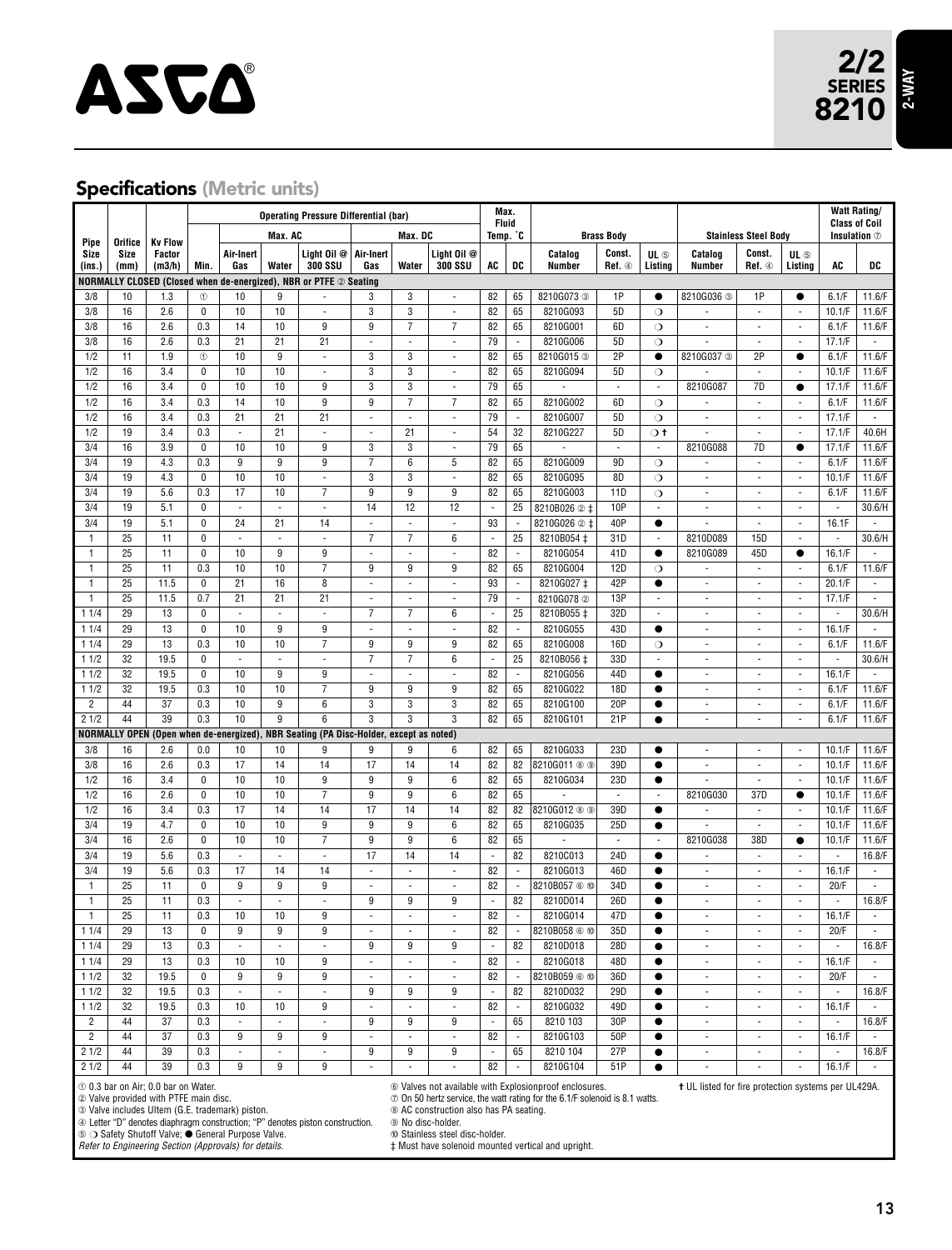

### Dimensions: inches (mm)

| Const.<br>Ref.                                                                     |            | H                 | K                            | L                       | P               | W               |
|------------------------------------------------------------------------------------|------------|-------------------|------------------------------|-------------------------|-----------------|-----------------|
| $1*$                                                                               | ins.       | 3.85              | 3.00                         | 1.91                    | 3.41            | 1.69            |
|                                                                                    | mm         | 98                | 76                           | 49                      | 87              | 43              |
| $2*$                                                                               | ins.       | $\overline{4.17}$ | 3.25                         | 2.28                    | 3.63            | 1.69            |
|                                                                                    | mm         | 106               | 83                           | 58                      | $\overline{92}$ | 43              |
|                                                                                    | ins.       | 3.84              | 2.31                         | 2.75                    | 3.28            | 2.28            |
| 5                                                                                  | mm         | 98                | 59                           | 70                      | 83              | 58              |
| 6*                                                                                 | ins.       | 3.38              | 1.94                         | 2.75                    | 2.80            | 2.28            |
|                                                                                    | mm         | 86                | 49                           | 70                      | 71              | 58              |
| $\overline{1}$                                                                     | ins.       | 4.19              | 2.50                         | 2.81                    | 3.47            | 2.39            |
|                                                                                    | mm         | 106               | 64                           | 71                      | 88              | 61              |
| 8                                                                                  | ins.       | 4.13              | 2.47                         | 2.81                    | 3.44            | 2.29            |
|                                                                                    | mm         | 105               | 63                           | 71                      | 87              | 58              |
| $\mathbf{g}^{\star}$                                                               | ins.       | 3.66              | 2.10                         | 2.81                    | 2.96            | 2.28            |
|                                                                                    | mm         | 93                | $\overline{53}$              | 71                      | $\overline{75}$ | 58              |
| $10*$                                                                              | ins.       | 5.25              | Χ                            | 2.81                    | 4.59            | 2.31            |
|                                                                                    | mm         | 133               | Χ                            | 71                      | 117             | 59              |
| $11*$                                                                              | ins.       | 4.16              | 2.66                         | 3.84                    | 3.52            | 2.75            |
|                                                                                    | mm         | 106               | $\overline{68}$              | 98                      | 89              | $\overline{70}$ |
| 12                                                                                 | ins.       | 5.64              | 3.15                         | 3.75                    | 4.01            | 3.36            |
|                                                                                    | mm         | 143               | 80                           | 95                      | 102             | 85              |
| 13                                                                                 | ins.       | 4.44              | 3.22                         | 3.75                    | 4.19            | 5.81            |
|                                                                                    | mm         | 113               | 82                           | 95                      | 106             | 147             |
| $15*$                                                                              | ins.       | 5.34              | $\overline{\mathsf{x}}$      | 3.75                    | 4.47            | 3.84            |
|                                                                                    | mm         | 136               | Χ                            | 95                      | 114             | 98              |
| 16                                                                                 | ins.       | 5.64              | 3.15                         | 3.66                    | 4.01            | 3.56            |
|                                                                                    | mm         | 143               | 80                           | 93                      | 102             | 90              |
| 18                                                                                 | ins.       | 6.11              | 3.30                         | 4.38                    | 4.16            | 3.92            |
|                                                                                    | mm         | 155               | 84                           | 111                     | 106             | 100             |
| 20*                                                                                | ins.       | 7.33              | 3.71                         | 5.06                    | 4.57            | 4.87            |
|                                                                                    | mm         | 186               | 94                           | 129                     | 116             | 124             |
| $21*$                                                                              | ins.       | 7.33              | 3.71                         | 5.50                    | 4.57            | 4.87            |
|                                                                                    | mm         | 186               | 94                           | 140                     | 116             | 124             |
| 23                                                                                 | ins.       | 4.35              | 2.65                         | 2.75<br>$\overline{70}$ | 3.79            | 2.28            |
|                                                                                    | mm         | 110               | 67                           |                         | 96              | 58              |
| 24                                                                                 | ins.       | 5.06<br>129       | X<br>$\overline{\mathsf{x}}$ | 3.78                    | 4.44<br>113     | 2.75<br>70      |
|                                                                                    | mm         | 4.64              | 2.81                         | 96<br>2.81              | 3.94            | 2.28            |
| 25                                                                                 | ins.       | 118               | $\overline{71}$              | $\overline{71}$         | 100             | 58              |
|                                                                                    | mm         | 6.53              | Χ                            | 3.75                    | 4.91            | 3.19            |
| 26                                                                                 | ins.<br>mm | 166               | Χ                            | 95                      | 125             | 81              |
|                                                                                    | ins.       | 8.22              | $\overline{\textsf{x}}$      | 5.50                    | 5.47            | 4.87            |
| 27                                                                                 |            | 209               | Χ                            | 140                     | 139             | 124             |
|                                                                                    | mm         | 6.53              | $\overline{\mathsf{x}}$      | 3.66                    | 4.91            | 3.19            |
| 28                                                                                 | ins.       | 166               | X                            | 93                      | 125             | 81              |
|                                                                                    | mm         | 7.03              | $\overline{\mathsf{x}}$      | 4.38                    | 5.06            | 4.40            |
| 29                                                                                 | ins.       | 179               | X                            | 111                     | 129             |                 |
|                                                                                    | mm         |                   |                              |                         |                 | 112             |
| * DC dimensions slightly larger.<br><b>IMPORTANT:</b> Valves may be mounted in any |            |                   |                              |                         |                 |                 |



**Const. Ref. 13**



W P K ╓ ╓╌╖ H NPT BOTH ENDS

**Const. Ref. 5-9, 11, 20, 21, 23 , 25, 37,38**

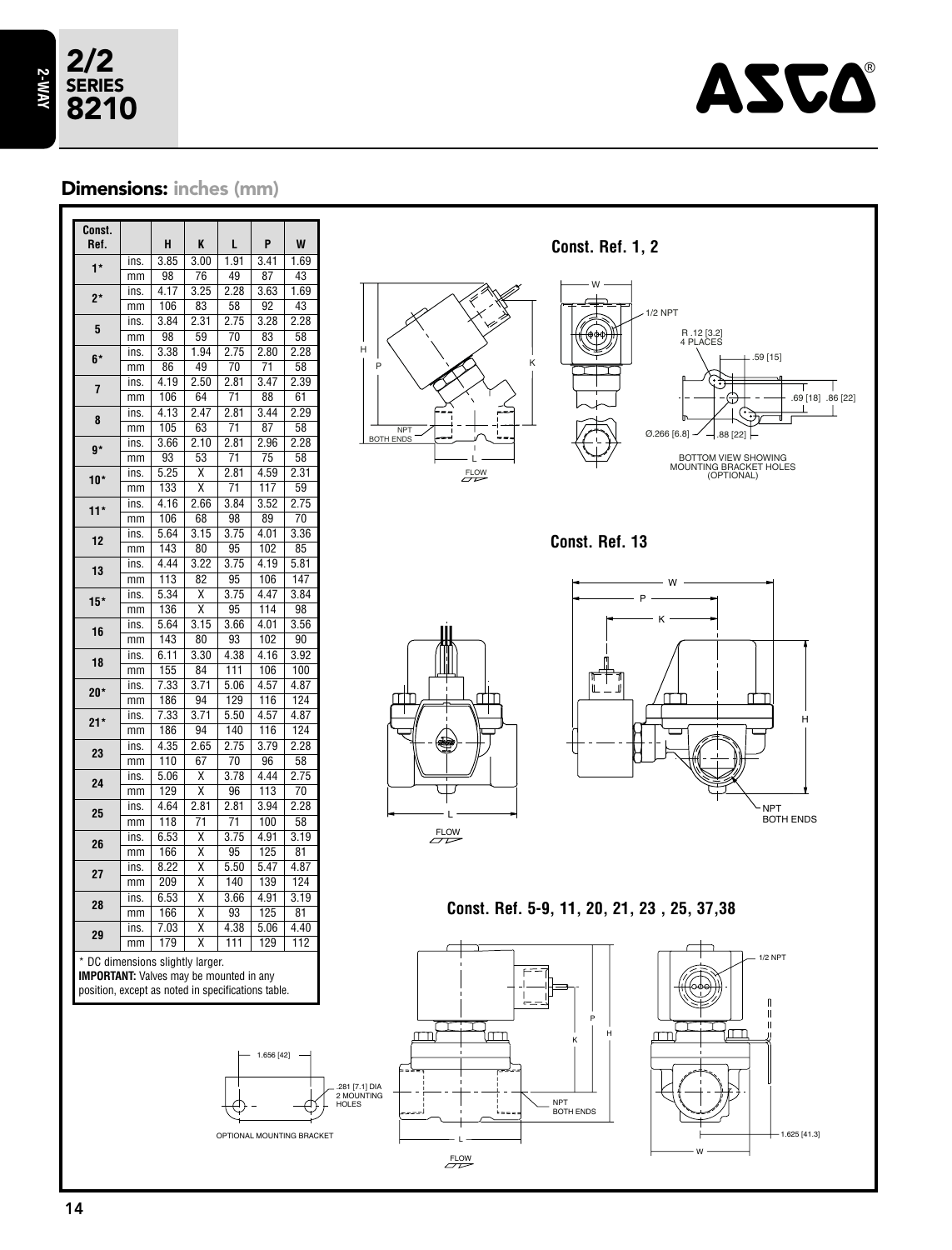

## Dimensions: inches (mm)

| Const.<br>Ref.                                                                                       |      | н    | K    | L    | P    | W    |
|------------------------------------------------------------------------------------------------------|------|------|------|------|------|------|
|                                                                                                      | ins. | 8.22 | Χ    | 5.06 | 5.47 | 4.87 |
| 30                                                                                                   | mm   | 209  | Χ    | 129  | 139  | 124  |
|                                                                                                      | ins. | 5.25 | Χ    | 3.75 | 4.44 | 3.25 |
| 31                                                                                                   | mm   | 133  | Χ    | 95   | 113  | 83   |
|                                                                                                      | ins. | 5.69 | Χ    | 3.66 | 4.69 | 3.25 |
| 32                                                                                                   | mm   | 145  | Χ    | 93   | 119  | 83   |
| 33                                                                                                   | ins. | 6.06 | Χ    | 4.38 | 4.94 | 3.91 |
|                                                                                                      | mm   | 154  | Χ    | 111  | 125  | 99   |
| 34                                                                                                   | ins. | 6.91 | Χ    | 3.75 | 6.09 | 3.25 |
|                                                                                                      | mm   | 176  | Χ    | 95   | 155  | 83   |
| 35                                                                                                   | ins. | 7.34 | Χ    | 3.66 | 6.34 | 3.25 |
|                                                                                                      | mm   | 186  | Χ    | 93   | 161  | 83   |
| 36                                                                                                   | ins. | 7.66 | Χ    | 4.38 | 6.56 | 3.91 |
|                                                                                                      | mm   | 1.95 | Χ    | 111  | 167  | 99   |
| 37                                                                                                   | ins. | 4.61 | 2.75 | 2.81 | 3.89 | 2.39 |
|                                                                                                      | mm   | 117  | 70   | 71   | 99   | 61   |
| 38                                                                                                   | ins. | 4.61 | 2.75 | 2.81 | 3.89 | 2.39 |
|                                                                                                      | mm   | 117  | 70   | 71   | 99   | 61   |
| 39                                                                                                   | ins. | 5.42 | 2.31 | 2.75 | 4.86 | 3.80 |
|                                                                                                      | mm   | 138  | 59   | 70   | 123  | 97   |
| 40                                                                                                   | ins. | 5.20 | 3.29 | 2.81 | 4.50 | 2.28 |
|                                                                                                      | mm   | 132  | 83   | 71   | 114  | 58   |
| 41                                                                                                   | ins. | 5.13 | 3.10 | 3.75 | 4.32 | 3.25 |
|                                                                                                      | mm   | 130  | 79   | 95   | 110  | 83   |
| 42                                                                                                   | ins. | 6.43 | 4.40 | 3.93 | 5.62 | 3.25 |
|                                                                                                      | mm   | 163  | 112  | 100  | 143  | 83   |
| 43                                                                                                   | ins. | 5.57 | 3.35 | 3.66 | 4.57 | 3.25 |
|                                                                                                      | mm   | 142  | 85   | 93   | 116  | 83   |
| 44                                                                                                   | INS. | 5.90 | 3.57 | 4.38 | 4.79 | 3.91 |
|                                                                                                      | mm   | 150  | 91   | 111  | 122  | 99   |
| 45                                                                                                   | ins. | 5.26 | 3.17 | 3.75 | 4.38 | 3.84 |
|                                                                                                      | mm   | 134  | 81   | 95   | 111  | 98   |
| 46                                                                                                   | ins. | 4.95 | 3.10 | 3.84 | 4.31 | 2.75 |
|                                                                                                      | mm   | 126  | 79   | 98   | 110  | 70   |
| 47                                                                                                   | ins. | 6.43 | 3.59 | 3.75 | 4.81 | 3.52 |
|                                                                                                      | mm   | 163  | 91   | 95   | 122  | 90   |
| 48                                                                                                   | ins. | 6.43 | 3.59 | 3.66 | 4.81 | 3.73 |
|                                                                                                      | mm   | 163  | 91   | 93   | 122  | 95   |
| 49                                                                                                   | ins. | 6.91 | 3.75 | 4.38 | 4.96 | 4.40 |
|                                                                                                      | mm   | 176  | 95   | 111  | 126  | 112  |
| 50                                                                                                   | ins. | 8.13 | 4.15 | 5.06 | 5.37 | 4.87 |
|                                                                                                      | mm   | 207  | 105  | 129  | 136  | 124  |
| 51                                                                                                   | ins. | 8.13 | 4.15 | 5.50 | 5.37 | 5.18 |
|                                                                                                      | mm   | 207  | 105  | 140  | 136  | 132  |
| <b>IMPORTANT:</b> Valves may be mounted in any<br>position, except as noted in specifications table. |      |      |      |      |      |      |





**Const. Ref. 12, 16, 18**



L NPT<br>BOTH ENDS 1/2 NPT FLOW 13